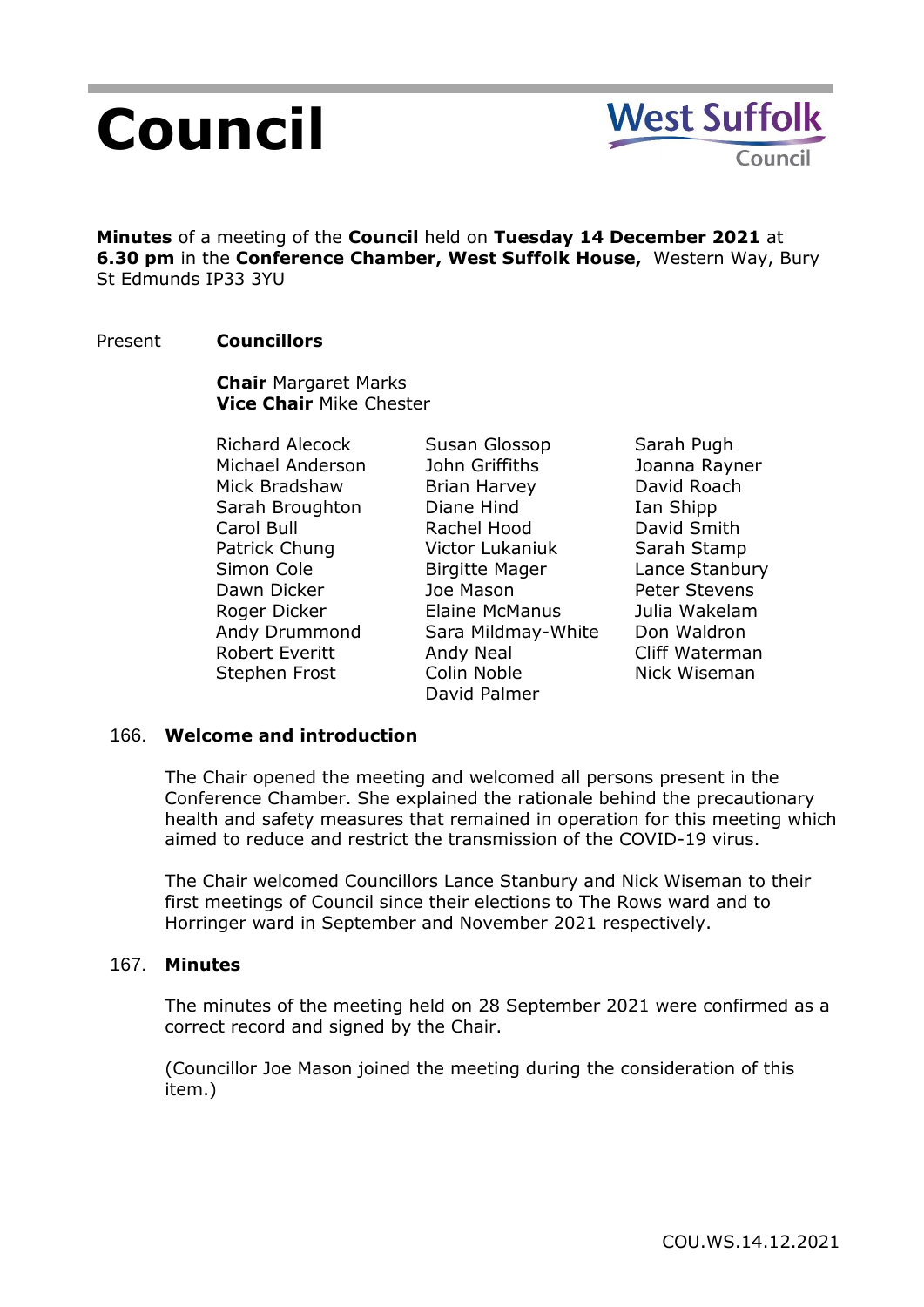#### 168. **Chair's announcements**

The Chair reported on the civic engagements and charity activities which she and the Vice-Chair had attended since the last ordinary meeting of Council on 28 September 2021.

Attention was specifically drawn to representatives of HMS Vengeance, who had assisted at very short notice twice in the last three years with moving the Haverhill foodbank to new premises. This had not only saved the foodbank much needed funds, but enabled them to remain operational, which had been particularly crucial during the COVID-19 crisis. The Chair placed her sincere thanks on record to HMS Vengeance, and also to Councillor Elaine McManus, who had helped to facilitate the move.

The Chair then paid tribute to Joy Childs, former Mayor's Secretary of St Edmundsbury Borough Council, who had sadly died recently. Mrs Childs had supported Mayors and Deputy Mayors for an exemplary 22 years before retiring around the year of 2003.

#### 169. **Apologies for absence**

Apologies for absence were received from Councillors John Augustine, Trevor Beckwith, Simon Brown, Tony Brown, John Burns, Max Clarke, Nick Clarke, Jason Crooks, Pat Hanlon, Beccy Hopfensperger, Paul Hopfensperger, Ian Houlder, James Lay, Aaron Luccarini, David Nettleton, Robert Nobbs, Karen Richardson, Richard Rout, Marion Rushbrook, Andrew Smith, Clive Springett, Karen Soons, Peter Thompson, Jim Thorndyke and Phil Wittam.

Due to the onset of the new Omicron variant of COVID-19, which had resulted in a rapid increase in the virus' infection rate and the implications associated with this, this was a contributory reason for many of the apologies for absence received for this meeting.

The Chair welcomed Councillor Mick Bradshaw to the meeting, who had been unable to attend meetings for some time due to a recent spell of ill health.

#### 170. **Declarations of interests**

Members' declarations of interest are recorded under the item to which the declaration relates.

#### 171. **Leader's statement (Paper number: COU/WS/21/015)**

Councillor John Griffiths, Leader of the Council, presented his Leader's Statement as outlined in paper number: COU/WS/21/015.

In his introductory remarks, Councillor Griffiths:

a. **Personal remarks:** expressed his condolences to the family of Joy Childs and welcomed Councillors Lance Stanbury and Nick Wiseman to West Suffolk Council.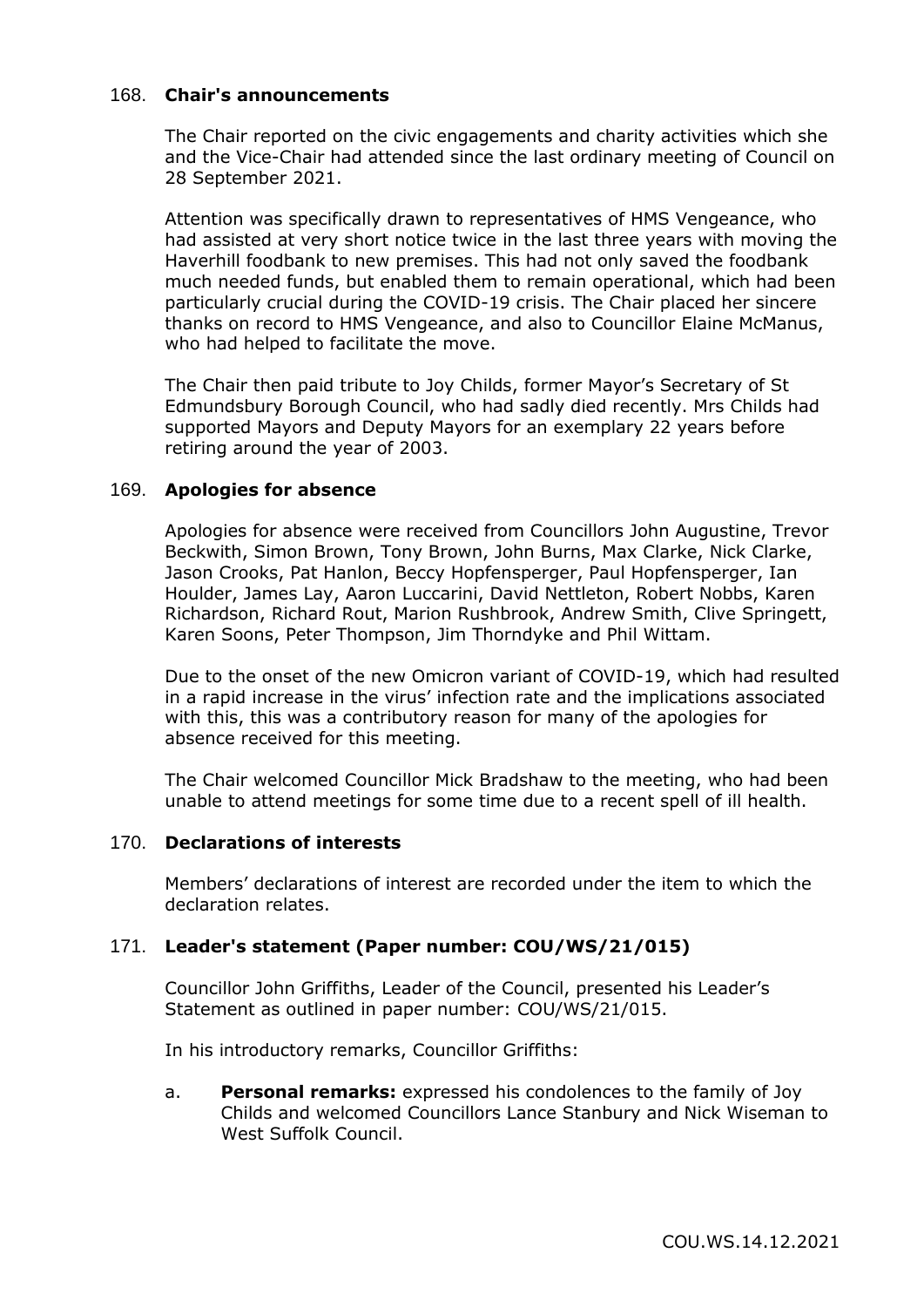- b. **Staff Awards**: recommended viewing the recording of the West Suffolk Council Staff Awards that had been held virtually via Teams that afternoon.
- c. **COVID-19:** encouraged members and staff to get vaccinated and have the booster in light of the rapid increase in the infection rate of COVID-19 which appeared to be due to the new highly contagious Omicron variant. The potential implications associated with this, including ensuring the delivery of essential services was maintained, was highlighted. Such services included refuse collection, for which revised rounds for the festive season had been issued. Members were encouraged to cascade the temporary arrangements throughout their various communication outlets accordingly.
- d. **Barley Homes:** stated that in respect of reference to paragraph 36. of his Statement, following delivery of Barley Homes' properties at Stonemill Park, this would amount to a combined total of 63 homes delivered at Westmill Place and Stonemill Park in Haverhill.
- e. **Housing priorities:** stated that the Council's housing priorities were debated by Cabinet on 7 December 2021 (Report number: CAB/WS/21/059 refers). Decisions included extending the life of the Housing Strategy to 2024 and approving revisions to the associated Implementation Plan.
- f. **Energy and environment:** stated that the Council continued with its drive to be carbon neutral by 2030, which included facilitating the implementation of the Solar for Business grant scheme. This initiative was operating extremely well and included the biggest installation to date, which would commence in Newmarket in the new year.
- g. **Proposed incubation units:** stated that Council would be debating the proposed provision of incubation units at Suffolk Business Park later in the meeting (COU/WS/21/016 refers). Councillor Griffiths considered this proposal was an excellent example of an economic growth initiative that would bring investment, jobs and skills to enhance future certainty and prosperity for West Suffolk. The scheme was designed to be cost neutral, providing a valuable asset whilst supporting the growth of local businesses. An opportunity had been seized for investment in appropriate infrastructure that accorded with the Council's priorities.

The Leader responded to a range of questions relating to:

a. **West Suffolk Council:** that since the creation of West Suffolk Council in 2019, it had achieved far more than it could have as the separate predecessors of Forest Heath and St Edmundsbury councils, which not only had delivered savings but supported families and communities; built new homes and the Mildenhall Hub as well as refurbishing Brandon Leisure Centre; invested in growth and green energy, to name a few. This was not only due to the Conservative administration but a combined, stronger, better cross-party effort of members working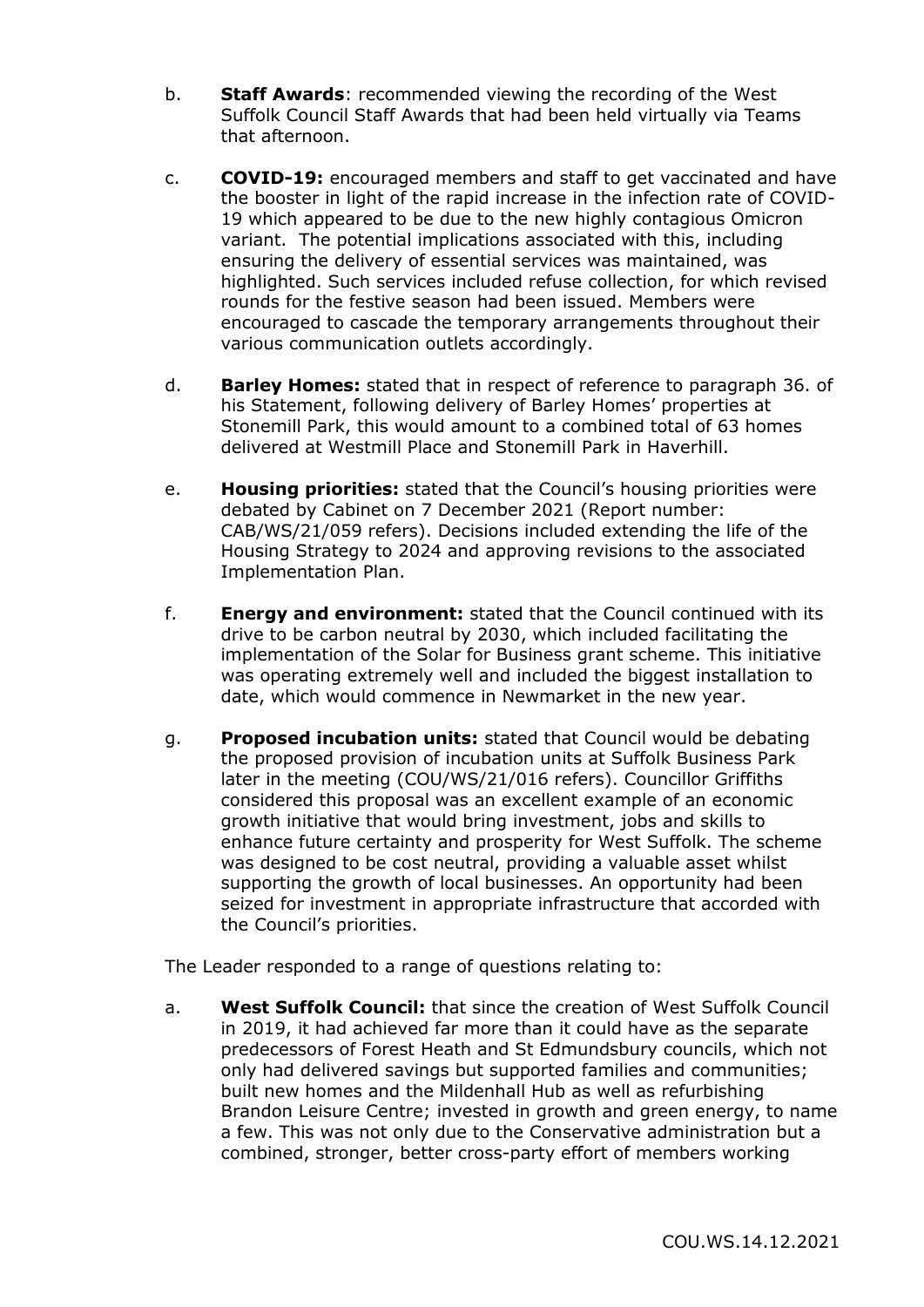collaboratively to achieve its aims for the residents of the entire district of West Suffolk.

- b. **Barley Homes:** that a number of environmentally beneficial initiatives had already been successfully incorporated into the new homes built by Barley Homes and an aspiration to achieve zero carbon homes in the future was a consideration. However, together with other considerations, cost implications needed to be taken into account before a commitment could be made to this.
- c. **Housing delivery in Brandon:** that Natural England's position regarding the protection of the stone curlew in The Brecks, which significantly impacted potential housing growth in Brandon, was recognised. As part of the development of the new West Suffolk Local Plan, work was being undertaken to try and overcome the complexities associated with this issue. Engagement with neighbouring authorities who were also affected by Natural England's stance on this matter, ward members and other partners was key to this work.
- d. **Street lighting:** the operation of street lighting was largely transferred to Suffolk County Council several years ago; however, due to a variety of reasons, which were mainly historical, the ownership and maintenance of some street lights remained with some town and parish councils, including in the former Forest Heath area. This would be investigated to ascertain whether the situation could become equitable across the entire district.

(Councillors Mick Bradshaw, Dawn Dicker and Roger Dicker left the meeting during the consideration of this item.)

#### 172. **Public participation**

No members of the public in attendance had registered to speak.

#### 173. **Referrals report of recommendations from Cabinet (Report number: COU/WS/21/016)**

Council considered the referrals report of recommendations from Cabinet, as contained within report number: COU/WS/21/016.

#### **A. Referrals from Cabinet: 9 November 2021**

#### **1. West Suffolk Gambling Act 2005: Statement of Policy 2022 to 2025**

Approval was sought for the West Suffolk Statement of Gambling Policy 2022 to 2025, which had been revised following a period of consultation with key stakeholders. If approved, this statement of policy was anticipated to remain current until its next review in 2024 for re-adoption by 31 January 2025.

Councillor Andy Drummond, Portfolio Holder for Regulatory and Environment, drew relevant issues to the attention of Council, including that the West Suffolk Statement of Gambling Policy set out how the Council, in its role as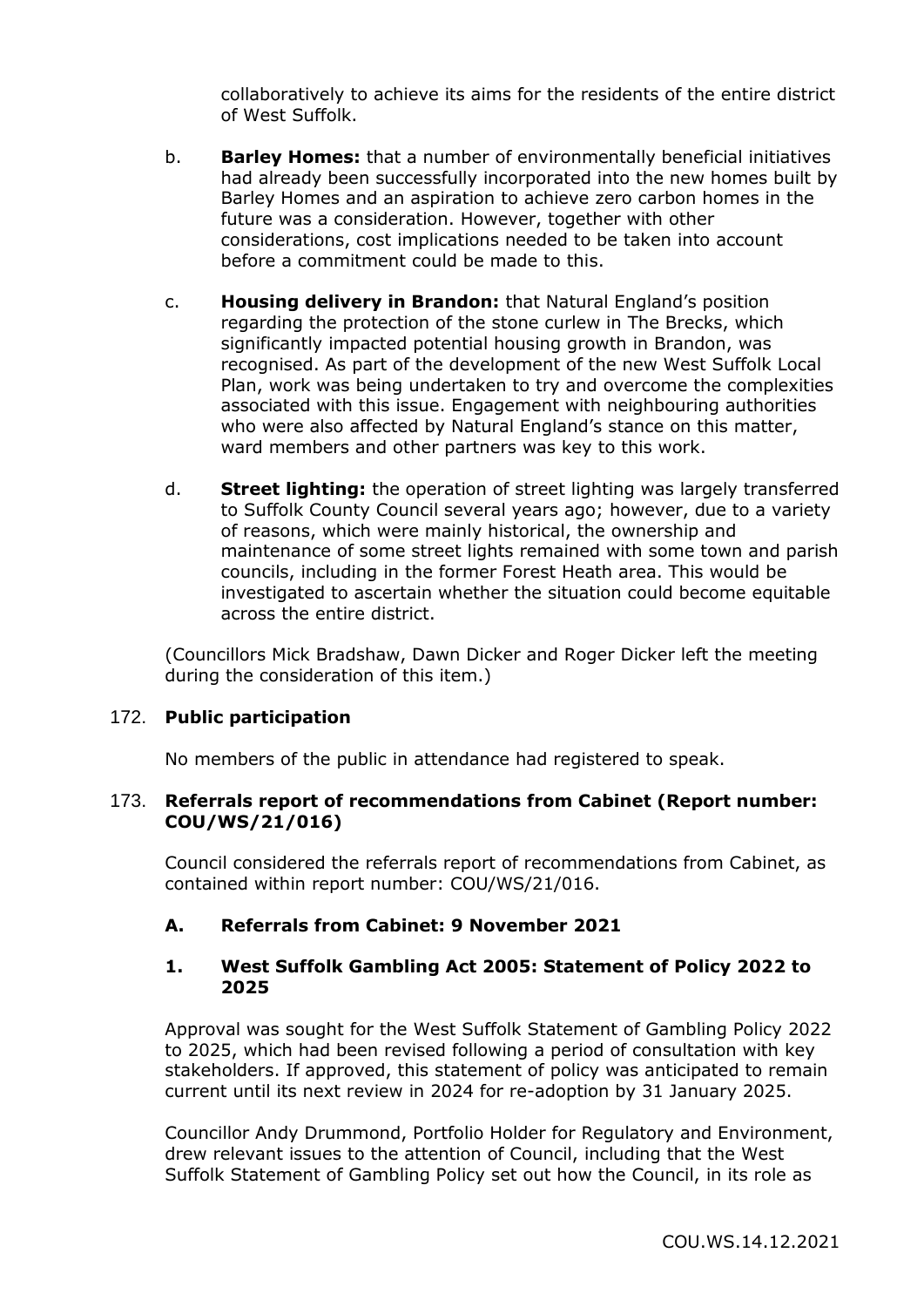licensing authority, would carry out its functions under the Gambling Act 2005. It recognised the importance of responsible gambling within the entertainment industry, while seeking to balance this with the key objectives of the Act. The objectives were:

- Preventing gambling from being a source of crime and disorder, being associated with crime or disorder or being used to support crime
- Ensuring that gambling was conducted in a fair and open way
- Protecting children and other vulnerable persons from being harmed or exploited by gambling.

Members noted the purpose and content of the Statement of Gambling Policy and the proposed minor revisions which had been subject to consultation and had broadly been supported. One further minor alteration had been made following consultation.

The policy's associated Local Area Profile (LAP) had also been updated. A LAP was an assessment of the key characteristics of West Suffolk in the context of gambling-related harm. The Council's approach was based on the possible risk to gambling-related harm, in adherence to the objectives set out in the Act. Some or many of these matters, many of which were summarised in the report, would have been considered and addressed by existing premises.

On the motion of Councillor Drummond, seconded by Councillor Mike Chester, it was put to the vote and with the vote being unanimous, it was

## **Resolved:** That

- 1. the revised West Suffolk Gambling Act 2005: Statement of Policy for the period 2022 to 2025, as contained in Appendix B to Report number CAB/WS/21/048, be agreed.
- 2. The revised West Suffolk Local Area Profile, as contained in Appendix C to Report number CAB/WS/21/048, be agreed.

#### **2. Council Tax Base for Tax Setting Purposes 2022 to 2023**

Approval was sought for the council tax base for tax setting purposes for the 2022 to 2023 financial year.

The council tax base was the total taxable value at a point in time of all the domestic properties in the council's area. It was a yearly calculation and represented the estimated number of chargeable dwellings after allowing for exemptions and discounts, projected changes in the property base and after applying an estimated collection rate. The council tax base was used in the calculation of council tax, further details regarding which was set out in Report number: CAB/WS/21/050.

Councillor Sarah Broughton, Portfolio Holder for Resources and Property, drew relevant issues to the attention of Council.

On the motion of Councillor Broughton, seconded by Councillor David Roach, it was put to the vote and with the vote being unanimous, it was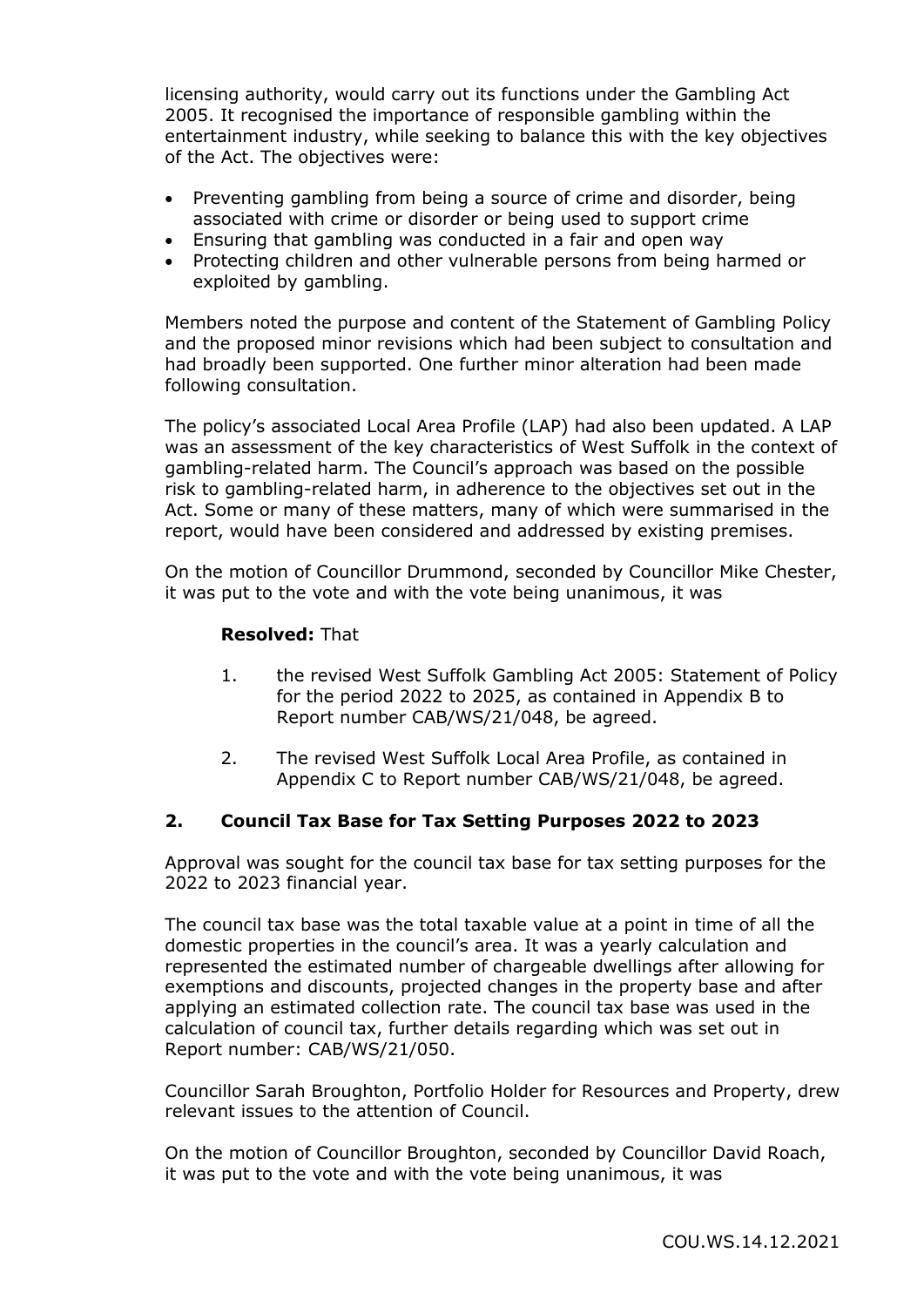# **Resolved:** That

- 1. The tax base for 2022 to 2023, for the whole of West Suffolk be 57,406.34 equivalent band D dwellings and for each of the predecessor areas be: Forest Heath 19,455.81 and St Edmundsbury 37,950.53, as detailed in paragraph 2.6 of Report number CAB/WS/21/050.
- 2. The tax base for 2022 to 2023 for the different parts of its area, as defined by parish or special expense area boundaries, be as shown in Appendix 3 of Report number CAB/WS/21/050.
- 3. The Director (Resources and Property) be given delegated responsibility to make changes to the tax base figures, as a result of any government announcements pertaining to local council tax support or any data updates relating to significant claimant increases, as detailed in paragraph 2.5 of Report number CAB/WS/21/050.

## **3. Proposed Incubation Units, Suffolk Business Park, Bury St Edmunds**

Approval was sought for a number of recommendations in connection with the proposed provision of incubation units on land at Suffolk Business Park, Bury St Edmunds.

The West Suffolk Strategic Framework 2020 to 2024 set out three strategic priorities, including the Council's commitment to focus its energies and resources on the "Growth in West Suffolk's economy for the benefit of all our residents and UK plc". This proposed project was a key example of how the Council could support and invest in its communities and businesses as it provided incubation space for new and developing companies that would not otherwise be provided.

Councillor Susan Glossop, Portfolio Holder for Growth, drew relevant issues to the attention of Council, including that authority was sought for the development of 40,000 square feet of start-up/incubation space, as phase one, for companies mainly in the advanced manufacturing and engineering (AME) sector and its supply chain. The costs of borrowing to fund this development through prudential borrowing, would be covered by the business rates that were forecasted to be retained locally, as a result of the Enterprise Zone at Suffolk Park, Bury St Edmunds.

A full business case for phase one was attached as Appendix A to the Cabinet report (CAB/WS/21/052), which included Exempt Appendix 2, which for ease of reference, had been attached to the Council referral report (COU/WS/21/016). The business case was supported by a risk register (Appendix 1) and a high-level project plan (Appendix 3). Additional business case(s) would be required to bring forward phase two.

The Phase One Business Case set out the strategic, economic, commercial, financial and management cases for this development. It detailed the project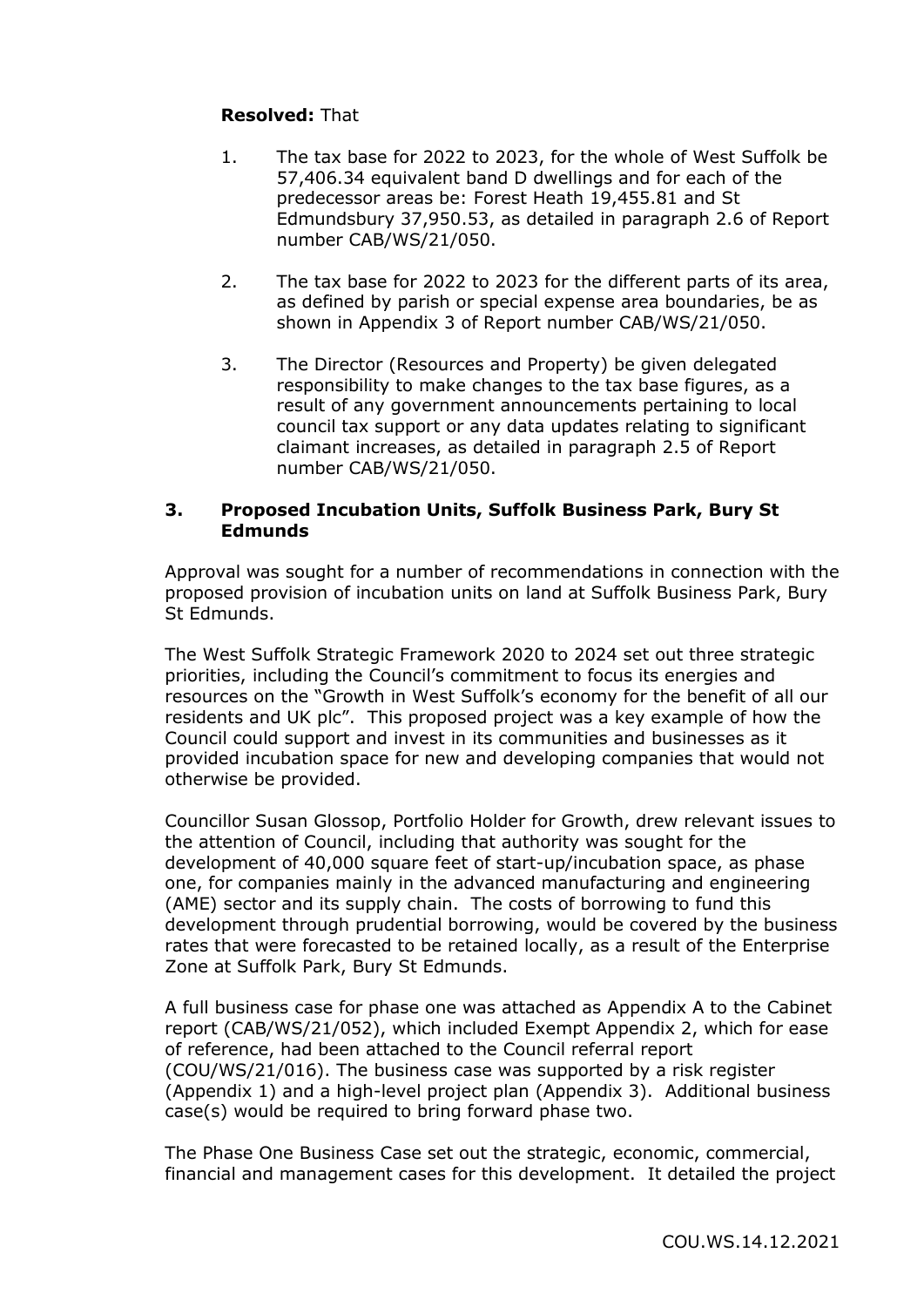objectives and concluded that the case was made for the proposal to be supported and delivered in line with the high-level programme. The project required the allocation of approximately £12.1 million of capital funding which was assumed to be funded through prudential borrowing from the Public Works Loan Board (PWLB). The financial case explained the assumptions that had been made to determine the capital cost, revenue implications, cash flow projections and the unique arrangement for financing the debt over 17 years, along with the retention of the 'Pot B' business rates received from the Enterprise Zone on Suffolk Business Park which would be used to pay for the costs of borrowing, with support from the New Anglia Local Enterprise Partnership (LEP) and Suffolk County Council (SCC).

This project provided the opportunity to deliver on the Council's original vision for the employment allocation at Suffolk Business Park. It built on the commitment shown by the Council, New Anglia LEP and SCC to funding/developing the Eastern Relief Road (now Rougham Tower Avenue) and also reflected the intent behind establishing the Enterprise Zone on Suffolk Park. The intention was that, once built, the centre would be run by a leading provider of business support to the AME sector. This would be a first for West Suffolk and a significant achievement. The aim was to provide space for start-up or growing businesses in a supported/flexible environment, with access to high quality business advice and networking opportunities.

A detailed discussion was held and whilst being mindful of the risks involved but acknowledging the proposed mitigation measures and safeguards in place, members considered this was an extremely exciting and positive scheme, which accorded with the Council's vision for the economic growth and prosperity of the district.

Councillor Glossop placed her sincere thanks on record to members, officers and partners involved for enabling the proposal to come forward.

On the motion of Councillor Glossop, seconded by Councillor John Griffiths, it was put to the vote and with the vote being unanimous, it was

#### **Resolved:** That

- 1. The business case (Incubation Units at Suffolk Business Park), attached as Appendix A to Report number CAB/WS/21/052, be approved and the project objectives be endorsed.
- 2. The purchase of 6.8 acres of net developable land to enable the project to be delivered, be approved.
- 3. The development of 40,000 square feet employment space (phase one) on Zone 3 of Suffolk Business Park in accordance with the details contained in the business case, be approved.
- 4. A £12.1 million capital budget for phase one only, funded through the Investing in our Growth Fund through prudential borrowing, with the revenue impact in line with the financial case section of Appendix A to Report number CAB/WS/21/052, be approved.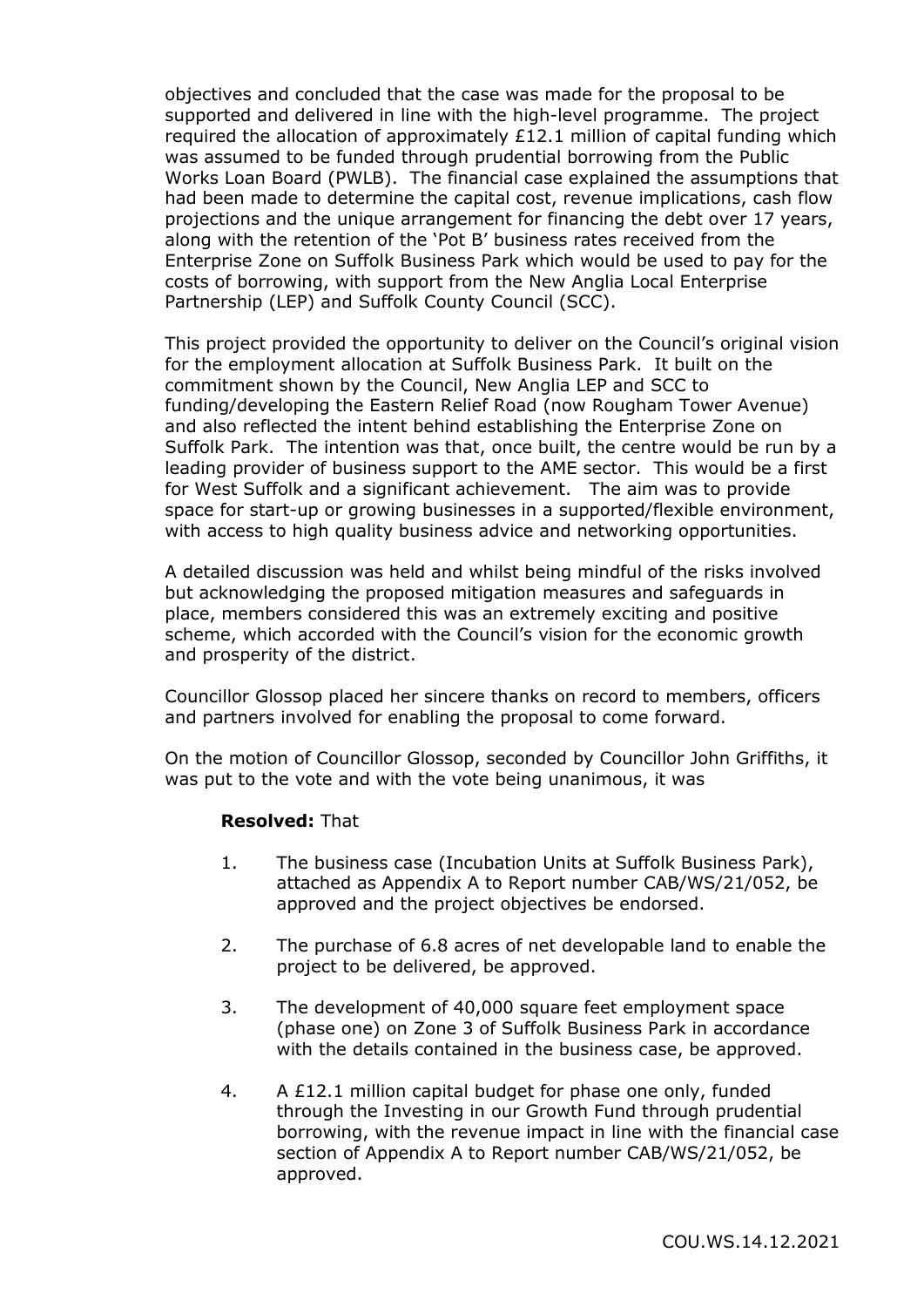- 5. It be agreed for officers to proceed in line with the Council's agreed Scheme of Delegation. However, where necessary agreement, be sought for delegation to the Director (Resources and Property) and the Director (Planning and Growth), in consultation with the Portfolio Holder for Resources and Property and with the Portfolio Holder for Growth, to make changes to the proposal to reflect the need for the project to evolve as time moves forward and to enable the project to be delivered in accordance with the finance case and the programme.
- 6. It be agreed for the Council's Section 151 Officer to make the necessary changes to the Council's prudential indicators, as a result of recommendation 4. above.

(Councillor Simon Cole left the meeting during the consideration of this item.)

## **B. Referrals from Cabinet: 7 December 2021**

Following the publication of the agenda and papers for this meeting which took place before the Cabinet meeting was convened, confirmation was given that the Cabinet made no changes to the recommendations contained in the referral report provided.

#### **1. Arrangements for Appointment of External Auditors**

Approval was sought for the appointing process for external auditors, which would take effect from the 2023 to 2024 financial year.

At the conclusion of the transitional arrangements for the appointment of external auditors, as explained in the Council referral report, the Council had agreed to continue to use the Public Sector Audit Appointments Limited (PSAA) (Report number: COU/SA/18/010 - Appointment of External Auditors) as its route to select its external auditors Ernst and Young for the remaining term of the five years from 1 April 2019 (ending the financial year 2022 to 2023).

The Performance and Audit Scrutiny Committee had considered three options for the appointment of external auditors, which would commence with responsibilities for the financial year 2023 to 2024, as summarised in the Council referral report.

Councillor Sarah Broughton, Portfolio Holder for Resources and Property, drew relevant issues to the attention of Council, including thanking the Performance and Audit Scrutiny Committee for their thorough consideration of the advantages and disadvantages of each of the three options available, as set out in Report number: PAS/WS/21/021.

The Cabinet had supported the recommendation of the Performance and Audit Scrutiny Committee and agreed to recommend to full Council that the Council should continue to 'opt-in' to the sector led body (Public Sector Audit Appointments Limited (PSAA)) for the independent appointment of the Council's external auditor.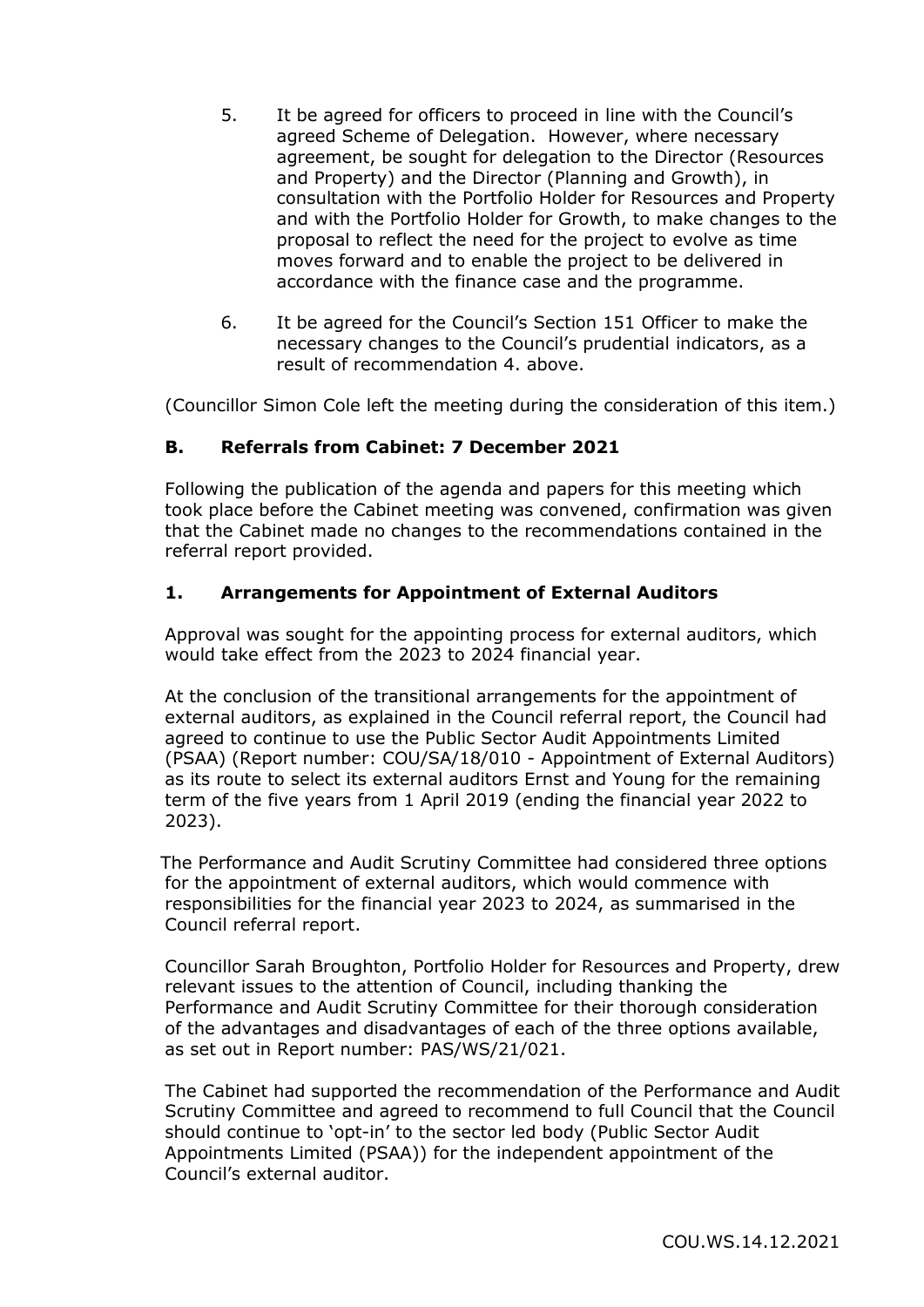Council was also supportive of the approach.

On the motion of Councillor Broughton, seconded by Councillor Carol Bull, it was put to the vote and with the vote being unanimous, it was

## **Resolved:**

That it be agreed to continue to 'opt-in' to the sector led body (Public Sector Audit Appointments Limited (PSAA)) for the independent appointment of the Council's external auditor, beginning with responsibilities for the financial year 2023 to 2024.

# **2. Delivering a Sustainable Medium-Term Budget**

Approval was sought for proposals for inclusion in the medium-term financial plans.

On 18 November 2021, the Performance and Audit Scrutiny Committee (PASC) considered proposals for delivering a sustainable balanced budget for 2022 to 2023 and for developing the medium-term plans. This included a number of key budget assumptions proposed and the rationale behind those assumptions, as set out in section 2 and Table 1 of paragraph 3.6 of Report number: PAS/WS/21/024.

The recommendations, which had been endorsed by Cabinet on 7 December 2021, were now presented for approval by Council. These, together with any further recommendations emanating from PASC and Cabinet in the coming weeks, would be incorporated into the budget setting process, the composite report for which would be considered by Cabinet and Council in February 2022.

Councillor Sarah Broughton, Portfolio Holder for Resources and Property, drew relevant issues to the attention of Council.

Having considered the process and approach to setting the Council's 2022 to 2023 budget and the principles and challenges faced in achieving this, Council supported the recommendation of the Performance and Audit Scrutiny Committee and subsequently Cabinet.

On the motion of Councillor Broughton, seconded by Councillor Patrick Chung, it was put to the vote and with the vote being unanimous, it was

#### **Resolved:**

That the proposals as detailed in Section 2 and Table 1 at paragraph 3.6 of Report number: PAS/WS/21/024, be included in the mediumterm financial plans to 2026.

# **3. Treasury Management Report (September 2021)**

Approval was sought for the Treasury Management Report for the first half of the 2021 financial year.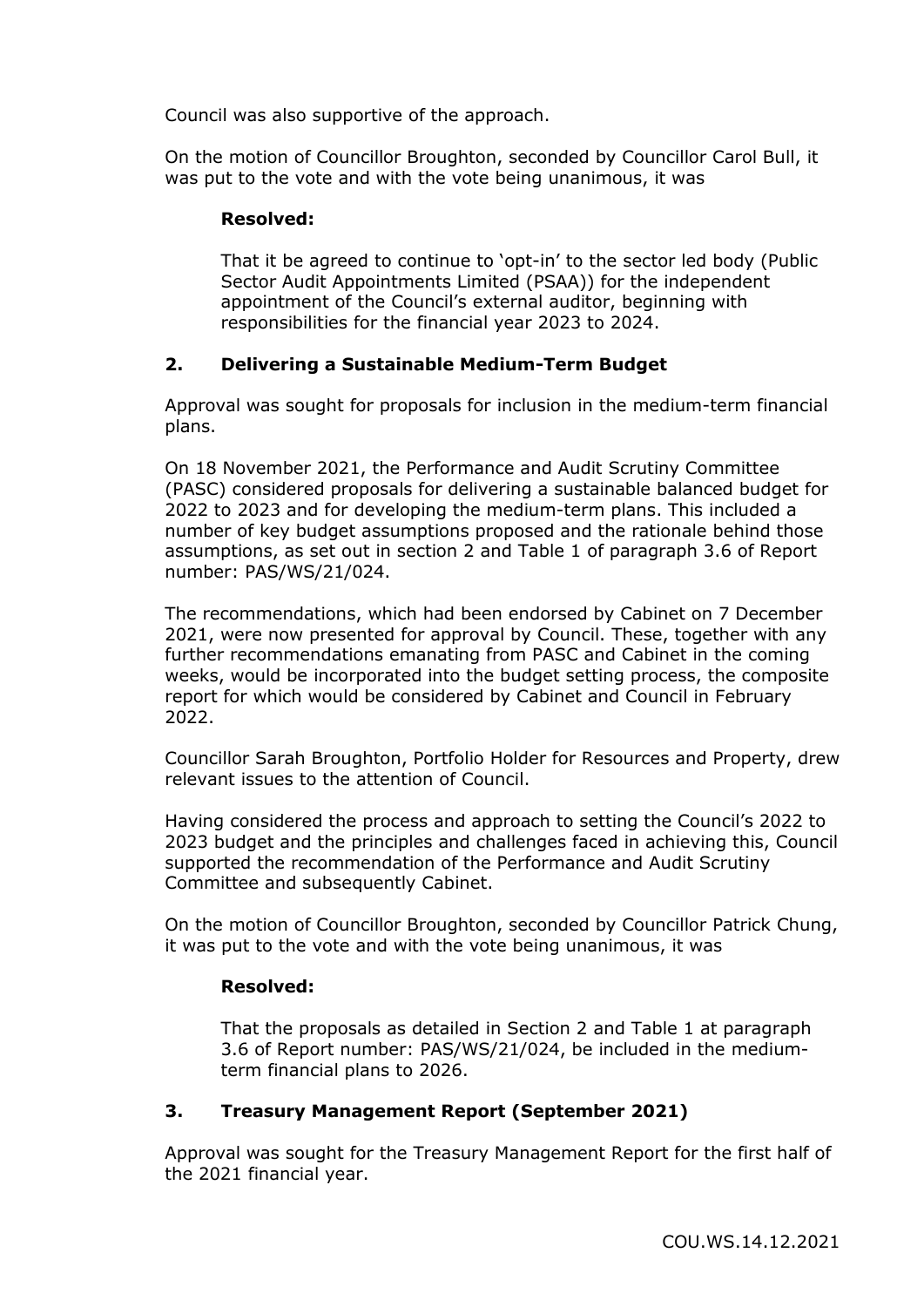Councillor Sarah Broughton, Portfolio Holder for Resources and Property, drew relevant issues to the attention of Council.

On the motion of Councillor Broughton, seconded by Councillor Diane Hind, it was put to the vote and with the vote being unanimous, it was

## **Resolved:**

That the Treasury Management Report (September 2021), as contained in Report number: FRS/WS/21/005, be approved.

## **4. West Suffolk Local Council Tax Reduction Scheme (LCTRS) 2022 to 2023**

Approval was sought for proposed changes to the West Suffolk Local Council Tax Reduction Scheme.

Each year the Council was required to review its Local Council Tax Reduction Scheme (LCTRS). Cabinet Report number: CAB/WS/21/058 provided an annual review of the 2021 to 2022 scheme and proposed to make changes to the scheme for 2022 to 2023, having been subject to preceptor, stakeholder and public consultation, as required by the relevant regulations when amendments to the scheme were proposed.

Councillor Sarah Broughton, Portfolio Holder for Resources and Property, drew relevant issues to the attention of Council, including that the proposed changes to take effect from 1 April 2022, were as follows:

If implemented, these changes would affect:

- 1. the threshold for how much capital a customer could own (for example, savings) and still be entitled to a council tax reduction
- 2. the impact that living with non-dependent adult friends or family members had on the council tax reduction that a customer received
- 3. the relationship between the application processes for Universal Credit and for Local Council Tax Reduction
- 4. the way in which fluctuations in a customer's earnings were taken into account in the LCTRS

Each of the proposed changes were detailed in turn within section 2 of the Cabinet report.

In response to a question, Council was informed that the proposal to lower the 'capital threshold' for council tax reduction from £16,000 to £10,000 and to remove the requirement to pay a tariff on savings over £6,000 (as summarised in paragraph 4.9.2 of Report number: COU/WS/21/016), was not a central government initiative and had been proposed locally for implementation under the West Suffolk LCTRS. The proposed changes had been formulated to ensure the scheme benefitted those most in need and consultation had been undertaken on all proposals prior to their presentation for approval.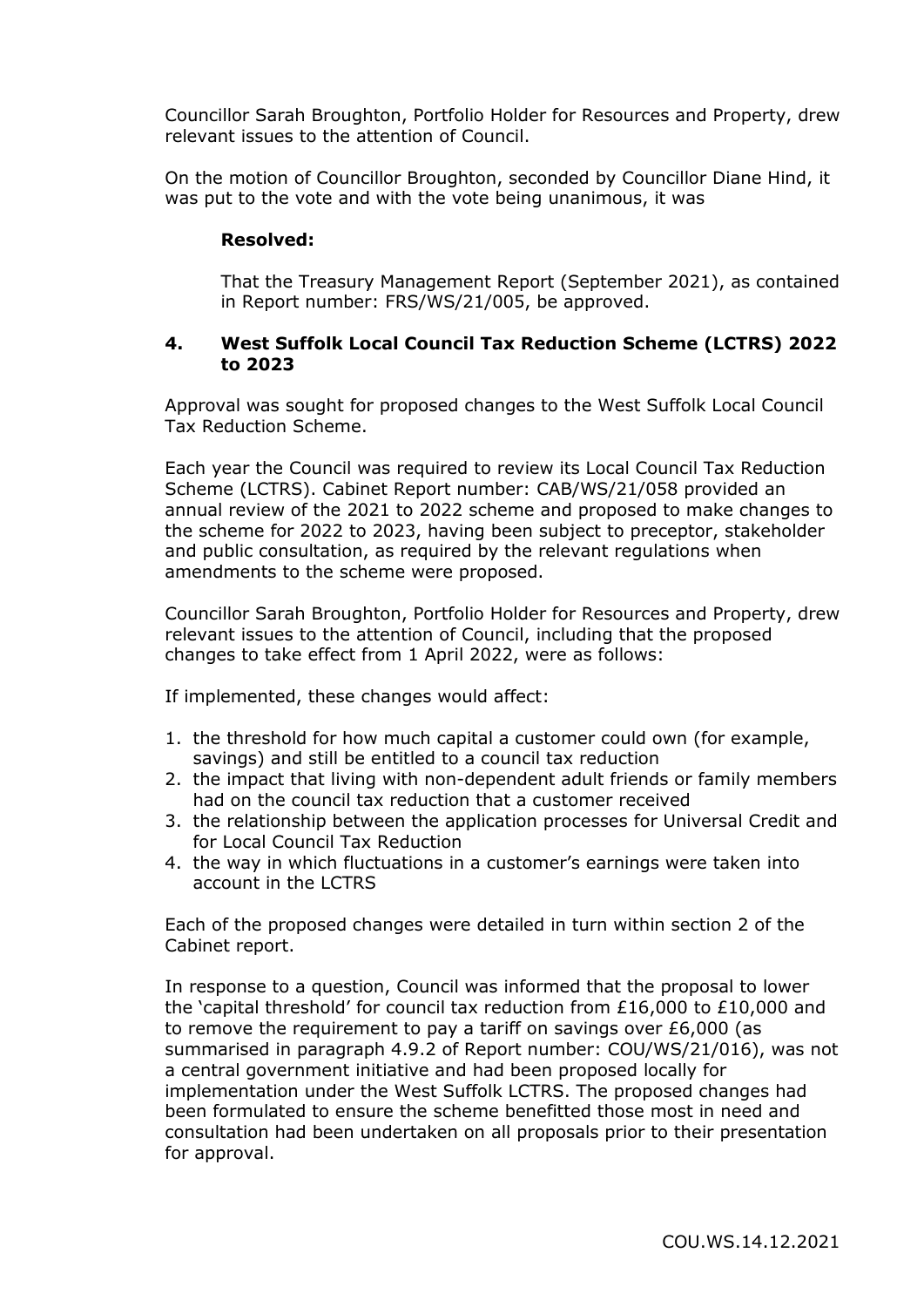Having considered the proposed revisions, their potential impact and the outcomes of the consultation, the majority of members were supportive of the amended scheme, agreeing that the proposals were pragmatic and proportionate.

On the motion of Councillor Broughton, seconded by Councillor Sara Mildmay-White, it was put to the vote and with the vote being 33 for the motion, two against and no abstentions, it was

#### **Resolved:** That

- 1. the Local Council Tax Reduction (LCTRS) Scheme for 2022 to 2023, as outlined in Report number: CAB/WS/21/058, be reviewed.
- 2. The changes to the scheme outlined in section 2 of Report number: CAB/WS/21/058, and as detailed in Appendix C, be agreed.

## 174. **Consolidation of byelaws for skin piercing activities (Report number: COU/WS/21/017)**

Council considered this report, which sought approval and adoption of new consolidated West Suffolk byelaws in respect of licensing skin piercing practices following the revocation of the current byelaws relating to this matter.

Members noted that this item had been deferred from the last meeting of Council held on 28 September 2021 and the report had been amended to reflect the issues raised at that meeting.

In preparation for the creation of a single West Suffolk Council, it had been agreed to retain separate byelaws in the former Forest Heath and St Edmundsbury areas with regards to the licensing of skin piercing practices.

Together with other related matters as set out in paragraphs 1.2 to 1.4 of the report, it was now proposed that these be consolidated into one set of byelaws covering all activities, which would ensure that all skin piercing licensing was legally enforceable in a consistent way across the district.

The legal position was set out in the report, and it was proposed that the model byelaws previously adopted by St Edmundsbury Borough Council and as set out in Appendix A, would be adopted by the entire district for the reasons set out in paragraphs 1.5 to 1.7 of the paper.

In addition, it was recommended that the Council updated its hygiene guidance and the relevant page on its website, to ensure that licensees and applicants were fully cognisant of the proposed requirements and felt supported in understanding appropriate practice.

Councillor Andy Drummond, Portfolio Holder for Regulatory and Environment, drew relevant issues to the attention of Council, including that following the discussion held at the meeting on 28 September 2021, a minor amendment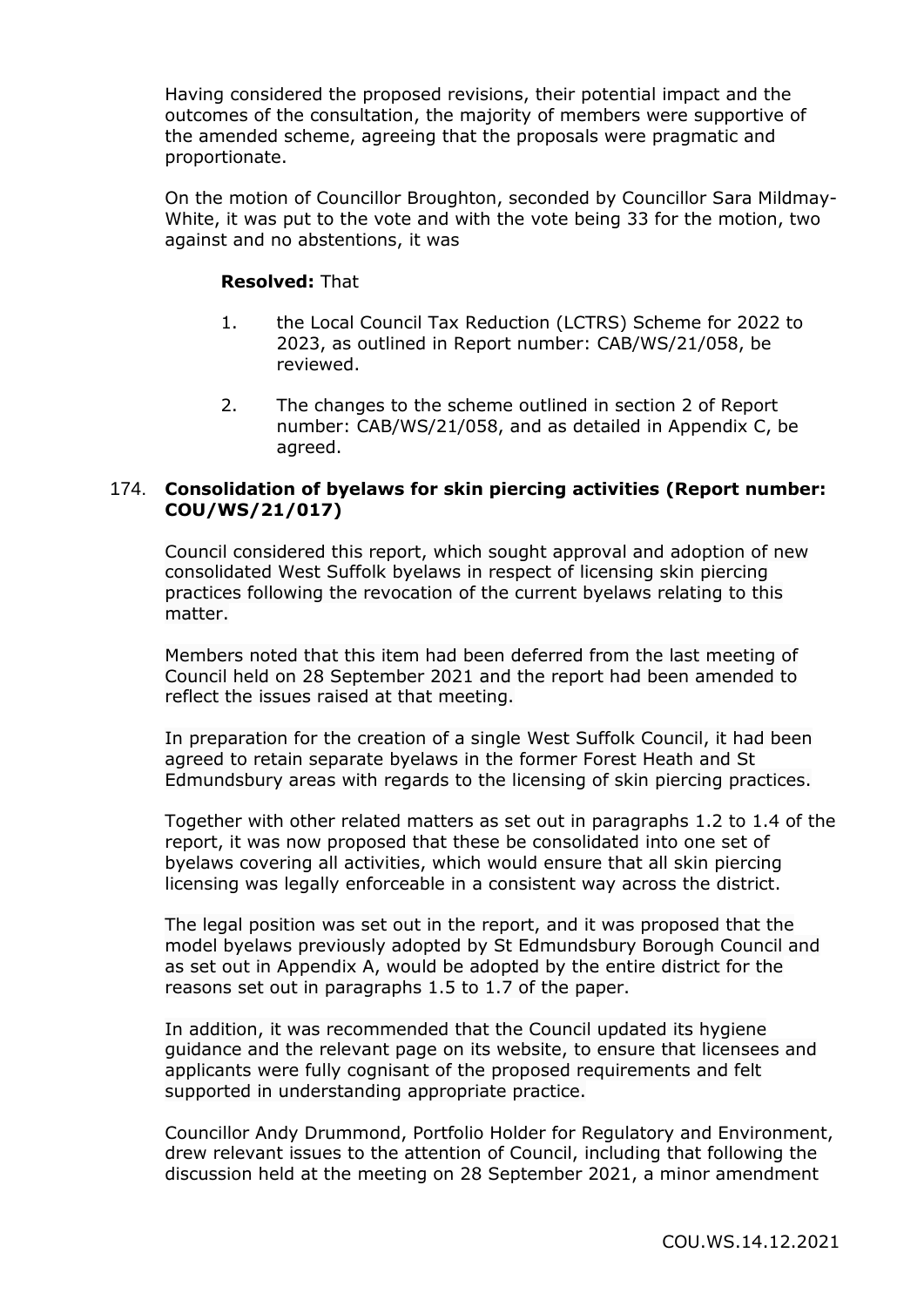was proposed to clarify the model byelaws, as shown in Appendix A, to remove the words 'by means of a hygienic piercing instrument' from section 3.1.a(iii). This would ensure that all cosmetic jewellery was provided in a sterile condition to the customer during skin piercing activities.

Members considered the amendment satisfactorily addressed the matter previously raised and supported the proposals.

On the motion of Councillor Drummond, seconded by Councillor Julia Wakelam, it was put to the vote and with the vote being unanimous, it was

#### **Resolved:** That

- 1. All current skin piercing byelaws be revoked.
- 2. The new consolidated West Suffolk byelaws, as contained in Appendix A to Report number: COU/WS/21/017, be adopted; and the updating of guidance and webpages so that applicants are fully cognisant of appropriate requirements and practices, be supported.

#### 175. **Community Governance Review (Report number: COU/WS/21/018)**

Council considered this report, which sought approval to commence a Community Governance Review (CGR) of all parish and town councils in the West Suffolk area.

CGRs provided councils with an opportunity to make changes to community governance arrangements to ensure that parish and town councils provided for cohesive communities, improved community engagement, better local democracy and resulted in improved effective and convenient delivery of local services.

Whilst a full review was not required at this time for the reasons set out in the report, it was proposed to carry out an interim review on the consequential impact on parish warding arrangements in Bury St Edmunds, Haverhill and Newmarket from the new division boundaries for Suffolk County Council. It also provided an opportunity to look at a specific issue which was deferred by the review carried out by St Edmundsbury in 2016 and to resolve any small anomalies to existing community governance arrangements.

Councillor Carol Bull, Portfolio Holder for Governance, drew relevant issues to the attention of Council, which included making reference to the proposed Terms of Reference for the CGR that were attached to the report as Appendix A. These set out the purpose and objectives of the review and how it would be undertaken and also included proposing the creation of a Task and Finish Group, which would be appointed by Council and Chaired by the Portfolio Holder for Governance. The Group would oversee the review process and make recommendations to Council for approval at various stages of the review. Approval of the final recommendations would be implemented by the making of a Community Governance Order.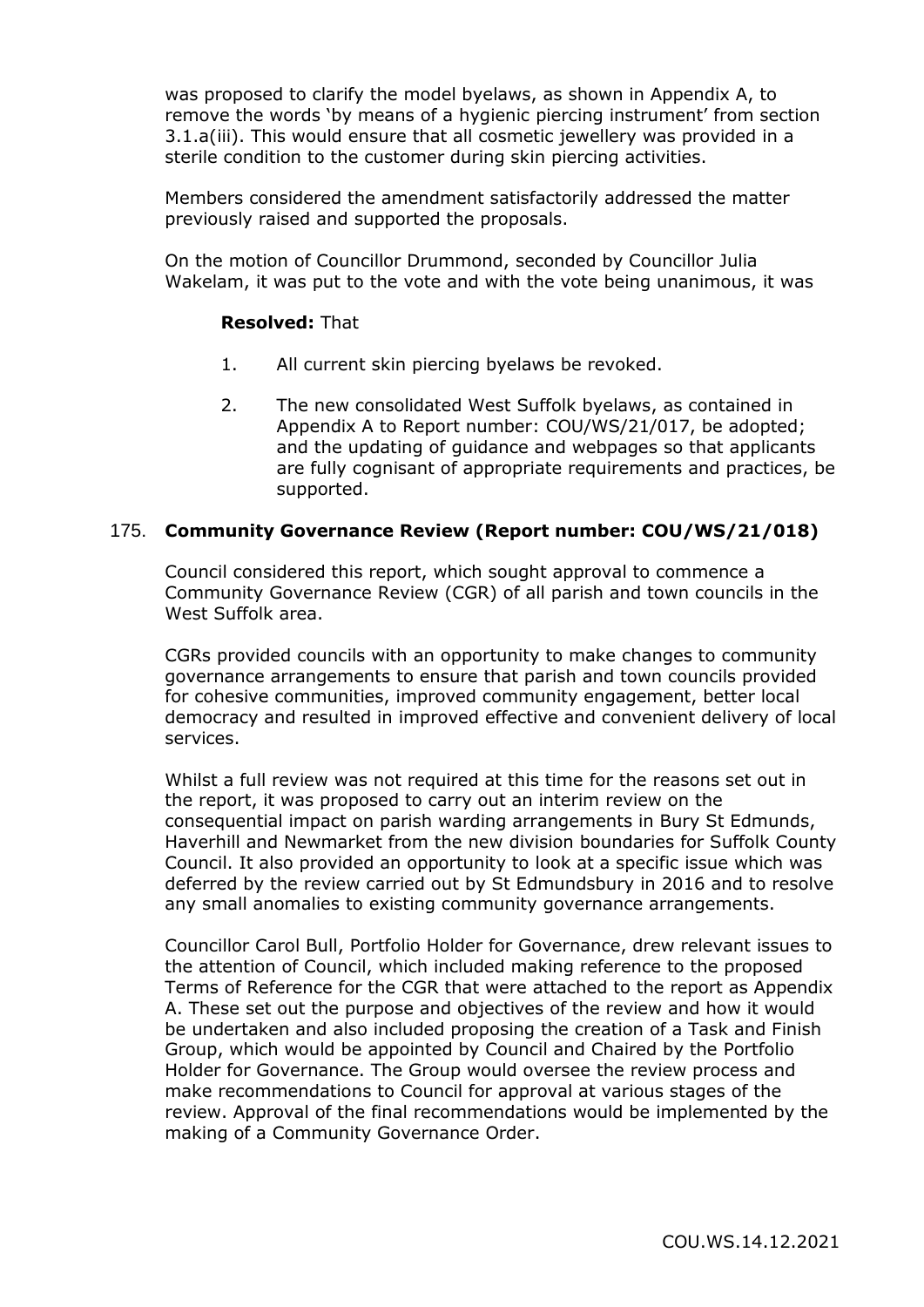The proposed Terms of Reference for the Community Governance Review Task and Finish Group were attached as Appendix B. Upon approval for its establishment, Group Leaders would be asked to make their nominations for appointment by the Monitoring Officer.

On the motion of Councillor Bull, seconded by Councillor Julia Wakelam, it was put to the vote and with the vote being unanimous, it was

## **Resolved:** That

- 1. The commencement from 17 December 2021 of a district-wide Community Governance Review (CGR), be agreed.
- 2. The Terms of Reference for the CGR attached at Appendix A to Report number: COU/WS/21/018, be approved.
- 3. A Community Governance Review Task and Finish Group as set out at Appendix B, be established.
- 4. Group Leaders be requested to notify the Monitoring Officer of their respective nominations for appointment to places on the Task and Finish Group.

#### 176. **Any other urgent business**

In accordance with section 2.2(q) of the Council Procedure Rules contained in Part 4(a) of the Constitution, with the agreement of the Chair, the following item of business was considered as a matter of urgency by reason of special circumstances, as set out below:

Section 85(1) of the Local Government Act 1972 required councillors to attend at least one meeting of the Council or act as an appointed representative of the Council every six-month period, unless the failure to attend was due to a reason pre-approved by the authority.

Councillor Max Clarke last attended a meeting of Council on 22 June 2021. As the Council meeting in November was cancelled due to lack of substantive business, he was planning on attending the meeting on 14 December 2021 to ensure he did not face automatic disqualification from West Suffolk Council on 22 December 2021.

Unfortunately, under current COVID-19 legislation, Councillor Clarke was needing to self-isolate and therefore could not be present at the meeting. Council was therefore asked to consider granting a dispensation to Councillor Clarke due his current situation and the requirement to abide by COVID-19 legislation.

On the motion of Councillor Margaret Marks, seconded by Councillor John Griffiths, it was put to the vote and with the vote being unanimous, it was